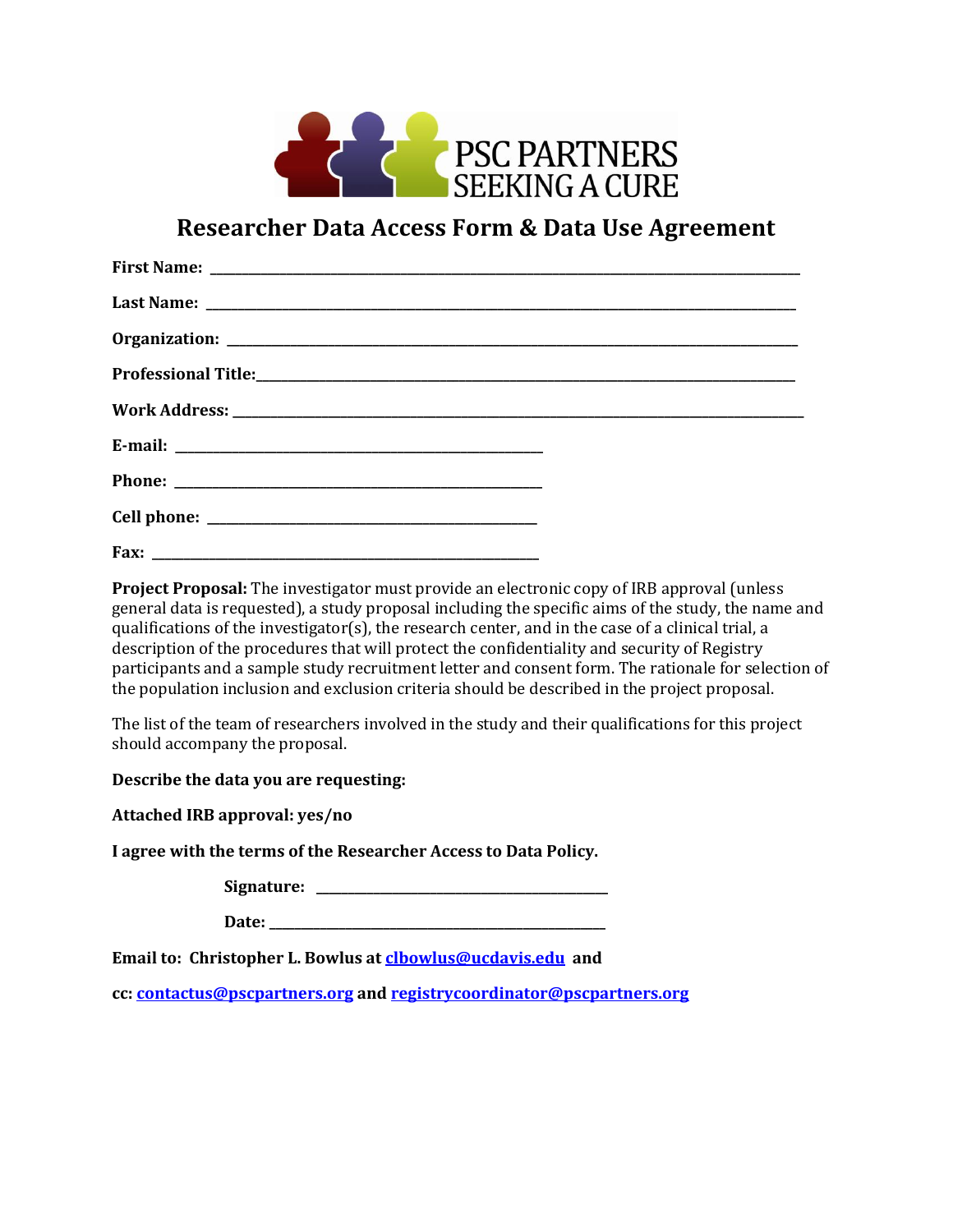

# **Researcher Access to Data Policy**

### **Introduction**

The PSC Partners Patient Registry (Registry) was created to facilitate and accelerate primary sclerosing cholangitis (PSC) research towards developing new treatments and a cure for PSC. It is a PSC patient-driven international registry serving the PSC patient, physician, and research communities by helping foster a better understanding of PSC.

PSC Partners Seeking a Cure (PSC Partners) is committed to providing investigators and industry an opportunity to access Registry data and to assist in study recruitment while maintaining subject privacy.

Participation in the Registry allows patients to be informed about opportunities to participate in clinical studies and to be kept up-to-date on the progress of PSC studies and clinical trials.

Four (4) types of requests can be made to the Registry. 1. For recruitment to clinical trials or other clinical studies, the Registry curator can perform queries based on the inclusion/exclusion criteria of a study and send potential subjects information about a study for which they may qualify. Registry participants may choose to contact the investigator and/or industry sponsor. Final determination of study qualification will be determined by the investigator and/or industry sponsor. 2. For data analysis, current Registry data, stripped of personal identifiers, can be provided to a researcher. 3. For surveys that are exempt from informed consent as determined by the researchers' Institutional Review Board, the Registry curator can send surveys or links to surveys to participants of the Registry. 4. For each survey question on the registry, graphs of aggregated de-identified data can be made available to the investigator upon request.

### **PSC Partners Patient Registry Data Access Policy**

This policy provides information and guidelines for investigators and industry sponsors wishing to request access to de-identified patient data residing in the Registry. The policy requires of investigators and industry sponsors that the use of the data remains ethical, purposeful and consistent with each original study proposal and access to data request.

In making the data available to investigators, PSC Partners is bound by its responsibility to guard the confidentiality of registry participants.

#### **Requestor's Responsibilities Regarding Data Use**

**1.** The specific purpose for the data use must be agreed to in writing by the investigator and industry sponsor requesting the material and the selected representatives of the PSC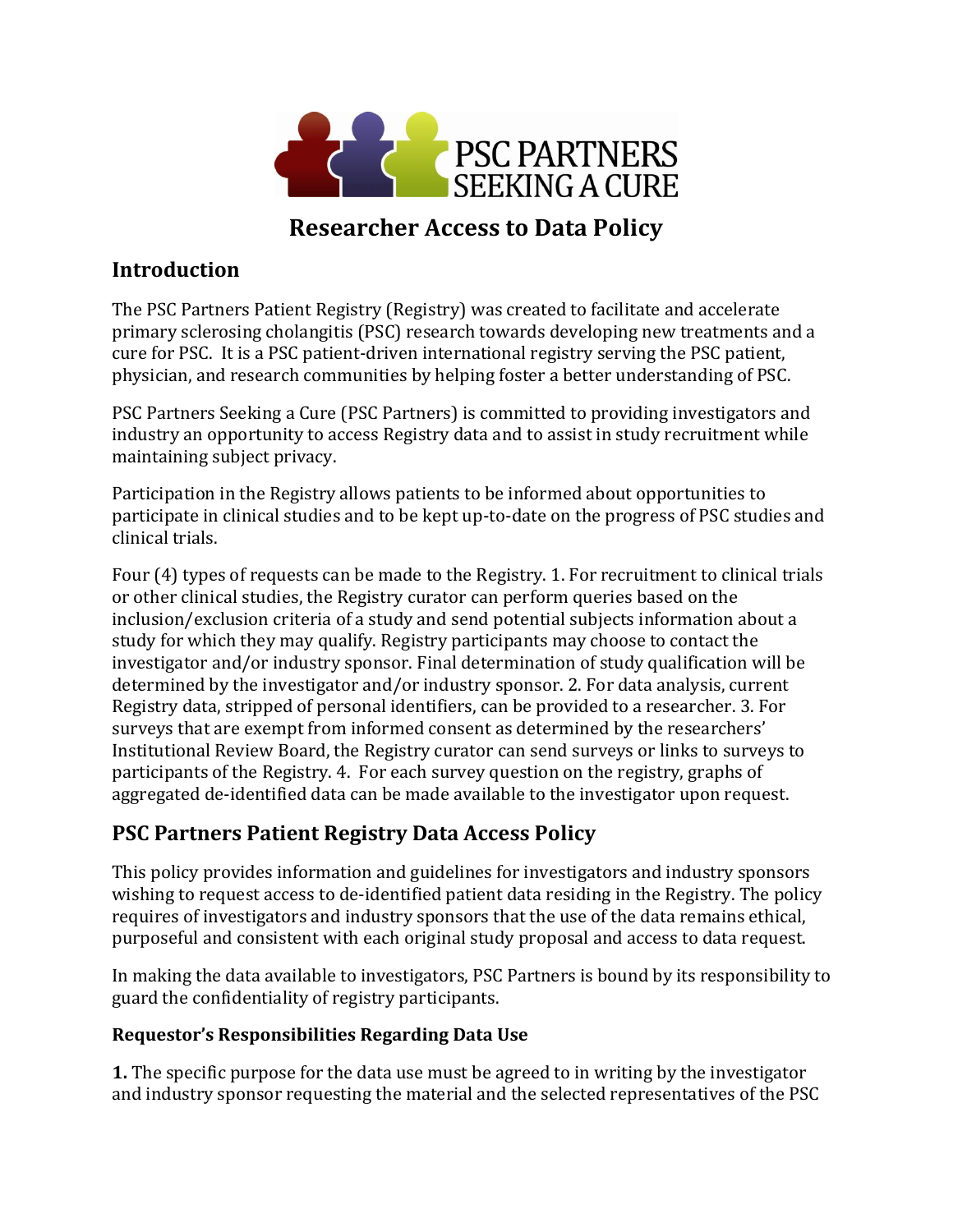Partners Scientific/Medical Advisory Committee Registry Sub-Committee plus selected representatives of the PSC Partners Board and/or Registry curators (Registry Committee) for the approval of the request.

**2.** The investigator and the industry sponsor must sign the Data Use Agreement, agreeing to abide by this Data Access Policy.

**3.** The investigator must provide an electronic copy of an IRB approval or for surveys, IRB exemption (see Levels of Data below), a study proposal including the specific aims of the study/clinical trial and the name and qualifications of the research center. The rationale for selection of the population inclusion and exclusion criteria must be described in the project proposal. Other information may be required as needed by the Registry curator.

**4.** The investigator and industry sponsor must agree in writing that the data will be used only for the stated purpose and only by the requesting party and may not be passed on or shared with a third party.

**a.** The Data Use Agreement is not transferrable. Data will not be used to establish the individual identities of any of the subjects from whom data is obtained.

**b.** Investigator, team, employees, industry sponsors, and other research staff members agree not to transfer data to any other entity or any individual. The investigator will not sell or distribute the data and will only share the data with his/her research staff members who are subject to the terms of the Data Use Agreement.

**5.** The data may be used only for the time period specified in the approved request. Approval for access to the data will be for an interval of one (1) year from the date of approval. Investigators must re-apply and submit to a progress report annually .

**6.** The impact of research on people living with PSC should be a key consideration for each project. Best ethical practices for insuring the interest of the patient should be applied.

**7.** Any publication, oral and written presentations, disclosures, and publications resulting from any and all analyses of the Registry data or based on the Registry data must cite PSC Partners as the source of data, and a copy of the study publication(s) must be sent to PSC Partners within 30 days of publication.

**8.** Individuals and industry sponsors accessing and using patient data assume full responsibility for any and all uses of such data.

#### **Levels of Data that can be requested by investigators approved by the Registry Committee**

- **1. Graphs of de-identified aggregated data.** This data can be requested from the Registry Committee at [registrycoordinator@pscpartners.org.](mailto:registrycoordinator@pscpartners.org)
- **2. Case-by-case de-identified data on a password-protected Excel sheet.** This level of data requires a project proposal, IRB approval or exemption and the approval of the Registry Committee Chair.